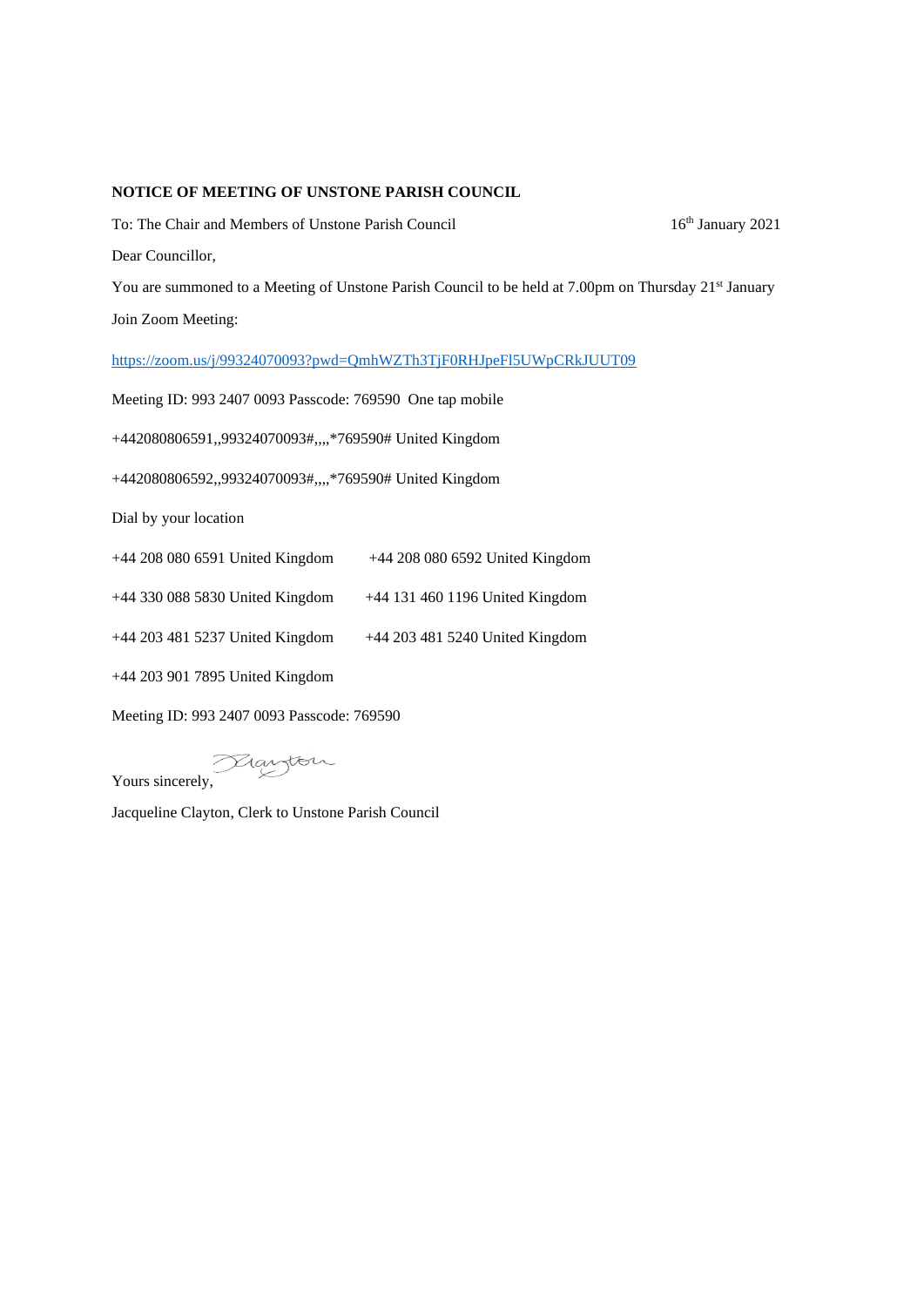## **Table of Contents**

| 1  |                                                                                                           |  |  |  |  |
|----|-----------------------------------------------------------------------------------------------------------|--|--|--|--|
| 2  |                                                                                                           |  |  |  |  |
| 3  |                                                                                                           |  |  |  |  |
| 4  | To confirm the Minutes of the Council Meeting held on 19th November 2021--------------------------------3 |  |  |  |  |
| 5  | To decide if any items on the Agenda are confidential that the public should withdraw3                    |  |  |  |  |
| 6  |                                                                                                           |  |  |  |  |
| 7  | <b>Reports</b>                                                                                            |  |  |  |  |
|    | 7.1                                                                                                       |  |  |  |  |
|    | 7.2                                                                                                       |  |  |  |  |
| 8  |                                                                                                           |  |  |  |  |
| 9  |                                                                                                           |  |  |  |  |
| 10 |                                                                                                           |  |  |  |  |
| 11 |                                                                                                           |  |  |  |  |
| 12 |                                                                                                           |  |  |  |  |
| 13 |                                                                                                           |  |  |  |  |
| 14 |                                                                                                           |  |  |  |  |
| 15 |                                                                                                           |  |  |  |  |
|    | 15.1                                                                                                      |  |  |  |  |
| 16 |                                                                                                           |  |  |  |  |
| 17 |                                                                                                           |  |  |  |  |
| 18 |                                                                                                           |  |  |  |  |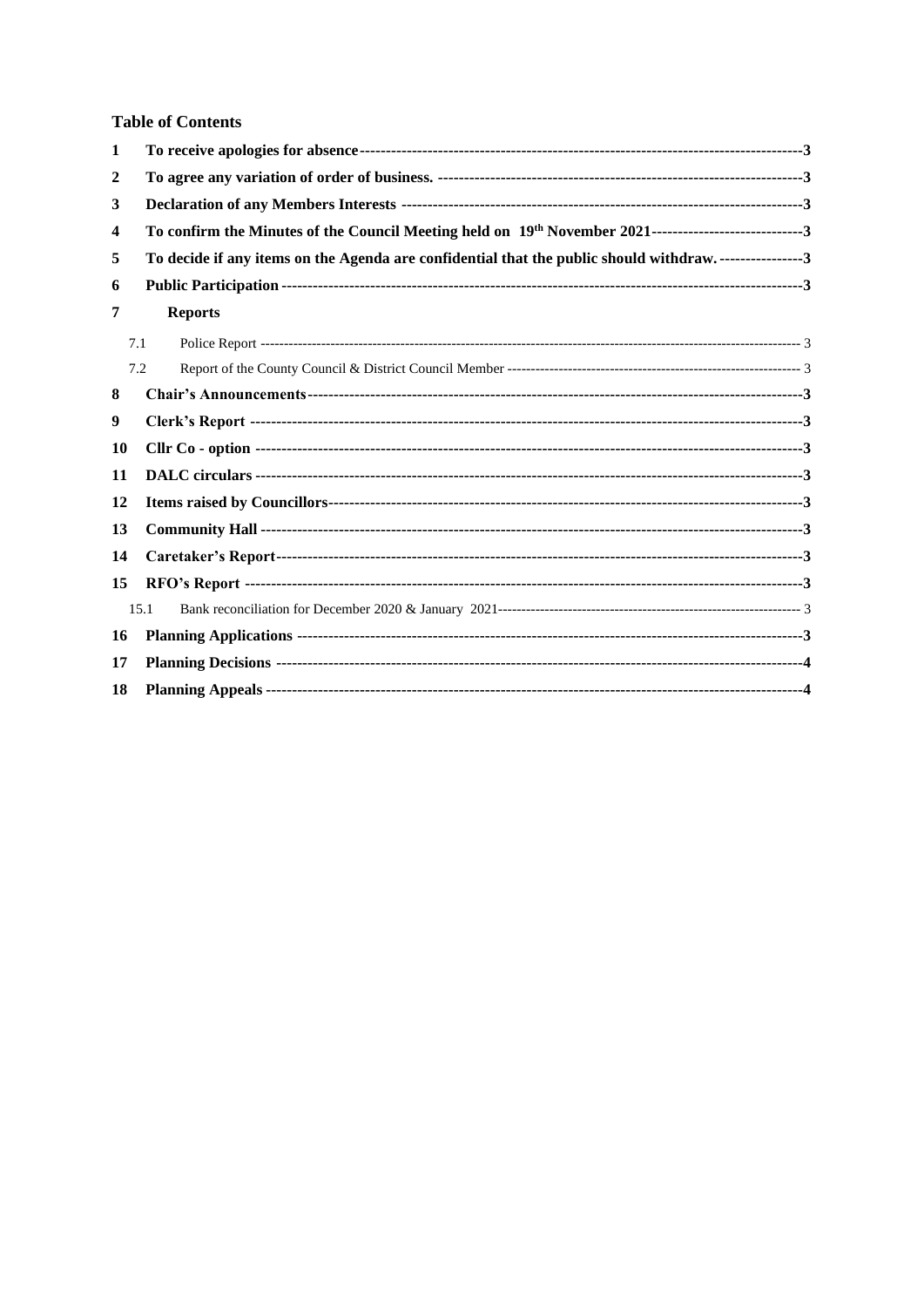## **AGENDA**

<span id="page-2-14"></span><span id="page-2-13"></span><span id="page-2-12"></span><span id="page-2-11"></span><span id="page-2-10"></span><span id="page-2-9"></span><span id="page-2-8"></span><span id="page-2-7"></span><span id="page-2-6"></span><span id="page-2-5"></span><span id="page-2-4"></span><span id="page-2-3"></span><span id="page-2-2"></span><span id="page-2-1"></span><span id="page-2-0"></span>

|    |            | Non Confidential Items                                                                                                                                                                                                                                                     |
|----|------------|----------------------------------------------------------------------------------------------------------------------------------------------------------------------------------------------------------------------------------------------------------------------------|
| 1  |            | To receive apologies for absence                                                                                                                                                                                                                                           |
| 2  |            | To agree any variation of order of business.                                                                                                                                                                                                                               |
| 3  |            | Declaration of any Members Interests                                                                                                                                                                                                                                       |
| 4  |            | To confirm the Minutes of the Council Meeting held on 19th November 2020                                                                                                                                                                                                   |
| 5  |            | To decide if any items on the Agenda are confidential that the public should withdraw.                                                                                                                                                                                     |
| 6  |            | Public Participation                                                                                                                                                                                                                                                       |
| 7  | a)         | Police Report                                                                                                                                                                                                                                                              |
|    | b)         | Report of the County Council & District Council Member                                                                                                                                                                                                                     |
| 8  |            | Chair's Announcements                                                                                                                                                                                                                                                      |
| 9  |            | Clerk's Report                                                                                                                                                                                                                                                             |
| 10 |            | Cllr Co-option update                                                                                                                                                                                                                                                      |
| 11 |            | To note circulars, copies available from the Clerk                                                                                                                                                                                                                         |
| 12 |            | Items raised by Councillors                                                                                                                                                                                                                                                |
|    | $\cdot$    | Unstone parking issues - Cllr Hopkinson                                                                                                                                                                                                                                    |
|    | $\cdot$ .2 | Request for dog bin at West Handley - Cllr Rogers                                                                                                                                                                                                                          |
|    | $\cdot$ 3  | Vistry Partnership - Whittington Lane Park plans                                                                                                                                                                                                                           |
|    | $\cdot$ 4  | Parish Plan update - Cllrs Dale & Rogers                                                                                                                                                                                                                                   |
|    | .5         | <b>DALC</b> Training opportunities                                                                                                                                                                                                                                         |
| 13 |            | <b>Community Hall</b>                                                                                                                                                                                                                                                      |
| 14 | .1         | Caretaker's Report                                                                                                                                                                                                                                                         |
| 15 | $\cdot$ 1  | RFO's Report                                                                                                                                                                                                                                                               |
|    | $\cdot$ .2 | Bank reconciliation for December 2020 & January 2021                                                                                                                                                                                                                       |
| 16 | $\cdot$    | <b>Planning Applications</b><br>20/01172/TPO   Application to prune 1no Oak Tree covered by NEDDC Tree Preservation Order 253 Area<br>W1   Woodland 100 Metres West Of Parkgate Farm Parkgate Lane Nether Handley - no note                                                |
|    | $\cdot$    | 20/01173/TPO   Application to prune 1no Oak Tree (T4) covered by NEDDC TPO 253 Area<br>W1   Woodland 100 Metres West Of Parkgate Farm Parkgate Lane Nether Handley – to note                                                                                               |
|    | .3         | 20/01124/FL   Erect one number 4 Bedroom Detached property, and one number 3 Bedroom property on the<br>redundant car park, previously associated with the Fleur De Lys Hotel and Public House (Amended<br>Plans)   Fleur De Lys Hotel Main Road Unstone Dronfield S18 4AB |
| 17 | $\cdot$    | <b>Planning Decisions</b><br>20/01011/CATPO   Notification of intention to pollard trees located within the Summerley Conservation<br>Area   Summerley Hall Fruit Farm Summerley Lower Road Apperknowle Dronfield S18 4BB - No<br>objection 20.11.20                       |